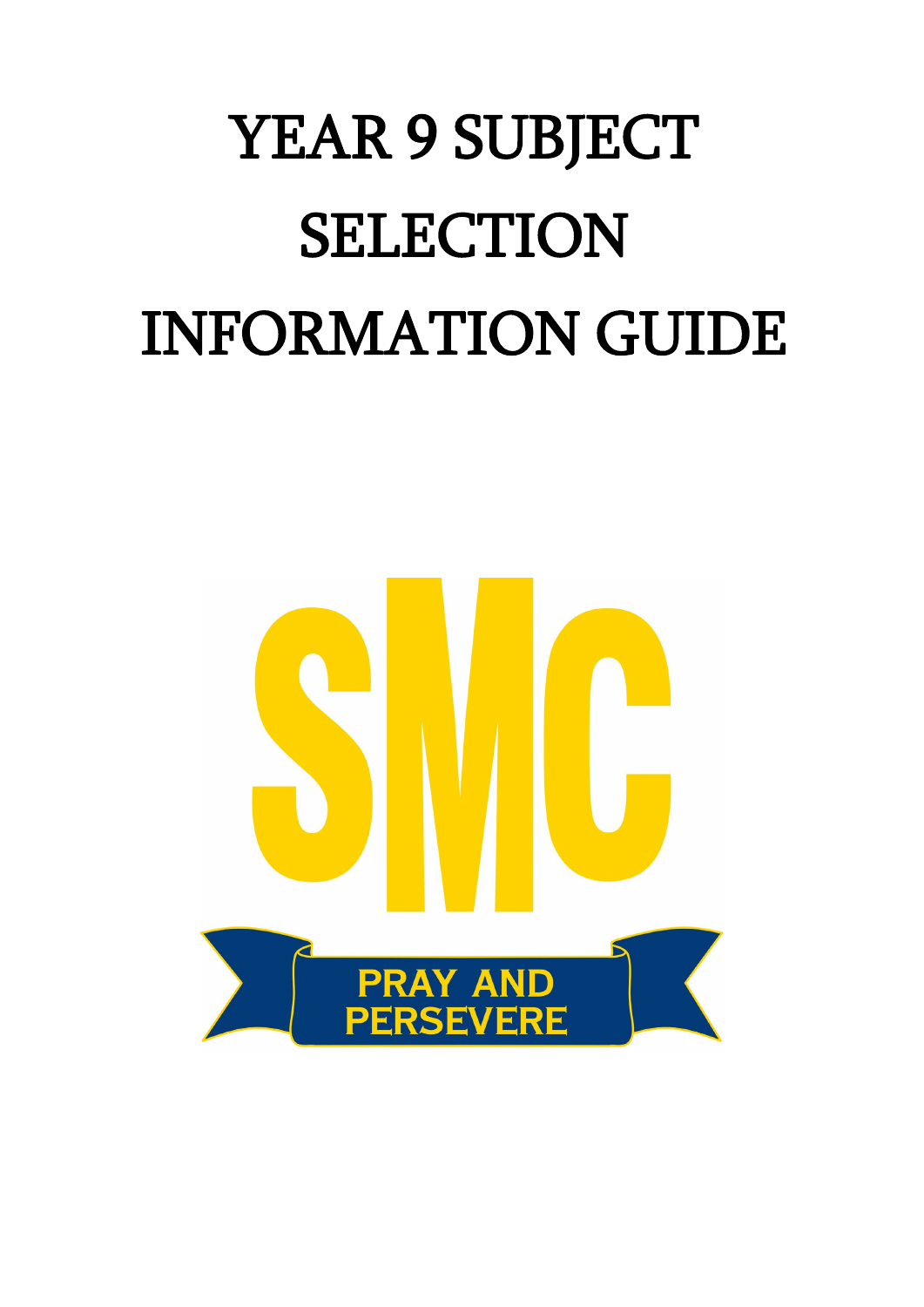# **YEAR 9 SUBJECT SELECTION INFORMATION GUIDE**

This information guide introduces you to the elective subjects available to Year 9 students in 2022 at St Monica's College.

Year 9 students study Religious Education, English, Mathematics (Core, Accelerated or other alternatives), Science, Geography, History, Physical Education and a Language. In each Semester, they also study two elective subjects. A Pastoral Program incorporating the Uniquely Year 9 experience also forms an important part of the year for students.

Please ensure that all subject descriptions in this handbook are read before making subject choices for 2022. Year 9 elective choices are not crucial to future pathways of study or training, but students should select areas in which they have a genuine interest.

The Year 9 elective program is designed to offer students a range of skills and knowledge that has not yet been covered in the Year 7 and 8 curriculum. This is done through either extending the depth of disciplines already encountered, such as Art or Technology, or offering completely new subjects, such as Food Studies or Media.

# **ELECTIVE SUBJECTS**

## SELECTING AN ELECTIVE PROGRAM

Students select four (4) electives from the list below as well as two reserve preferences.

Please note that Northern Football Academy is a year-long elective and therefore counts as two elective choices. Only students who are successful in performance trials are permitted to select this subject.

| Role                                                    | <b>Name</b>        | <b>Email Address</b>            |
|---------------------------------------------------------|--------------------|---------------------------------|
| Assistant Principal (Learning &<br>Learning)            | Ms Michelle Keele  | m.keele@stmonicas-epping.com    |
| Senior Teacher (VCE<br>Management & Development)        | Mr Luca Finanzio   | l.finanzio@stmonicas-epping.com |
| Senior Teacher (Pathways)                               | Mr Paul White      | p.white@stmonicas-epping.com    |
| Senior Teacher (VETis & VCAL<br>Programs                | Mrs Helen Rabenda  | h.rabenda@stmonicas-epping.com  |
| <b>Coordinator of VCAL</b>                              | Mrs Kelly Registro | k.registro@stmonicas-epping.com |
| <b>Faculty Leader of Commerce</b>                       | Mr Lukasz Rabenda  | I.rabenda@stmonicas-epping.com  |
| <b>Faculty Leader of Digital</b><br><b>Technologies</b> | Mr Sid Bagh        | s.bagh@stmonicas-epping.com     |

## KEY STAFF: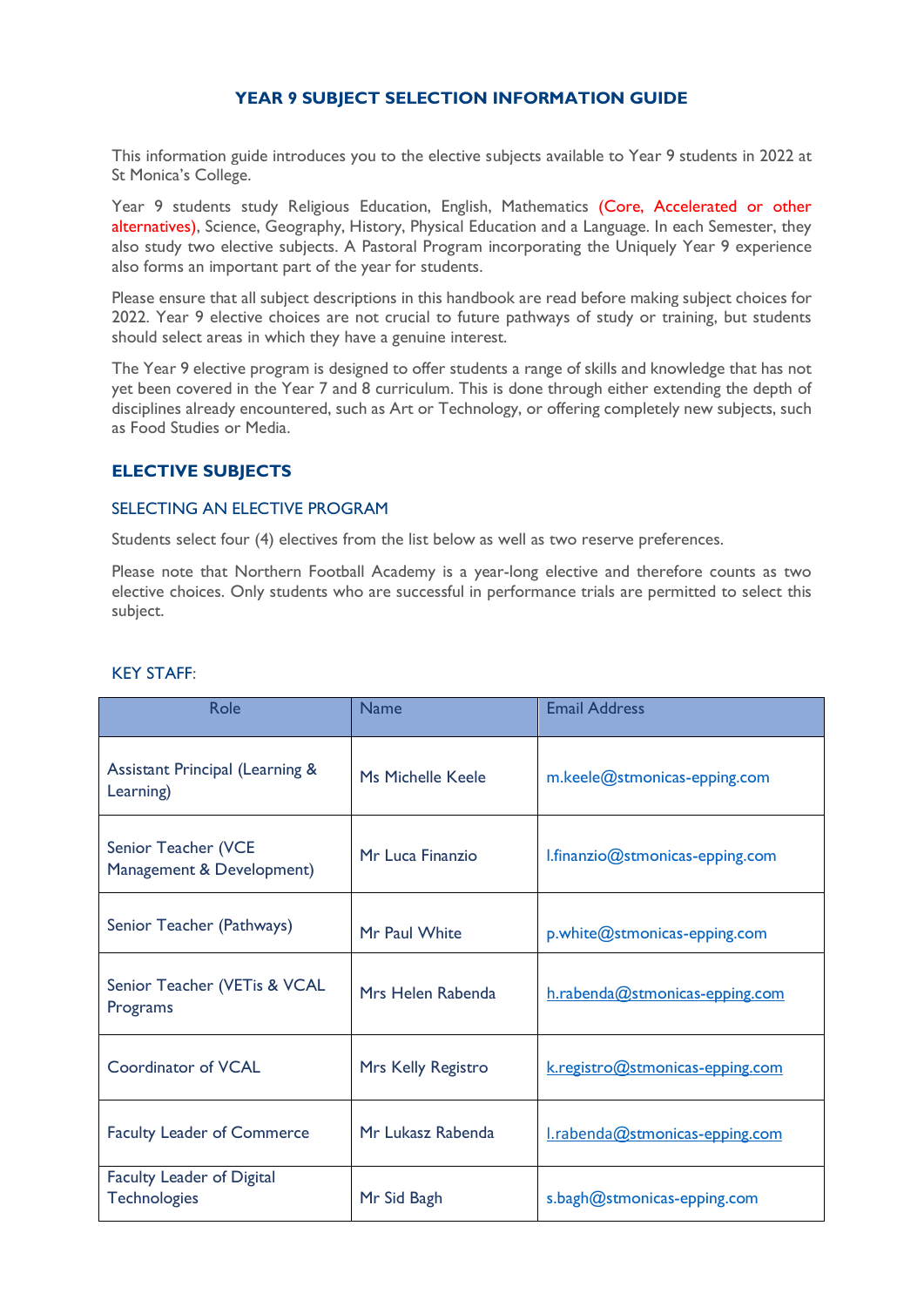| <b>Faculty Leader of Educational</b><br>Support       | Ms Kyra Farquharson      | m.farquharson@stmonicas-epping.com |
|-------------------------------------------------------|--------------------------|------------------------------------|
| <b>Faculty Leader of English</b>                      | <b>Miss Amy Foster</b>   | a.foster@stmonicas-epping.com      |
| <b>Faculty Leader of Health</b>                       | Mrs Amber Dal Cin        | a.dalcin@stmonicas-epping.com      |
| <b>Faculty Leader of Physical</b><br><b>Education</b> | Mr Bradley Beecham       | b.beecham@stmonicas-epping.com     |
| <b>Faculty Leader of Humanities</b>                   | Mrs Clare Turner         | c.turner@stmonicas-epping.com      |
| <b>Faculty Leader of Learning</b><br>Intervention     | Mr Bryan Kilkenny        | b.kilkenny@stmonicas-epping.com    |
| <b>Faculty Leader of Languages</b>                    | Ms Maryanne Theodosis    | m.theodosis@stmonicas-epping.com   |
| <b>Faculty Leader of Mathematics</b>                  | Ms Jenny Bowers          | j.bowers@stmonicas-epping.com      |
| <b>Faculty Leader of Performing Arts</b>              | Mr Benjamin Hodges       | b.hodges@stmonicas-epping.com      |
| <b>Faculty Leader of Religious</b><br><b>Studies</b>  | Mr Shannon Donahoo       | s.donahoo@stmonicas-epping.com     |
| <b>Faculty Leader of Science</b>                      | Mrs Shayne Esmaquel      | s.esmaquel@stmonicas-epping.com    |
| <b>Faculty Leader of Technology</b>                   | <b>Mr Michael Gowers</b> | m.gowers@stmonicas-epping.com      |
| <b>Faculty Leader of Visual Arts</b>                  | Mrs Pina Glover          | p.glover@stmonicas-epping.com      |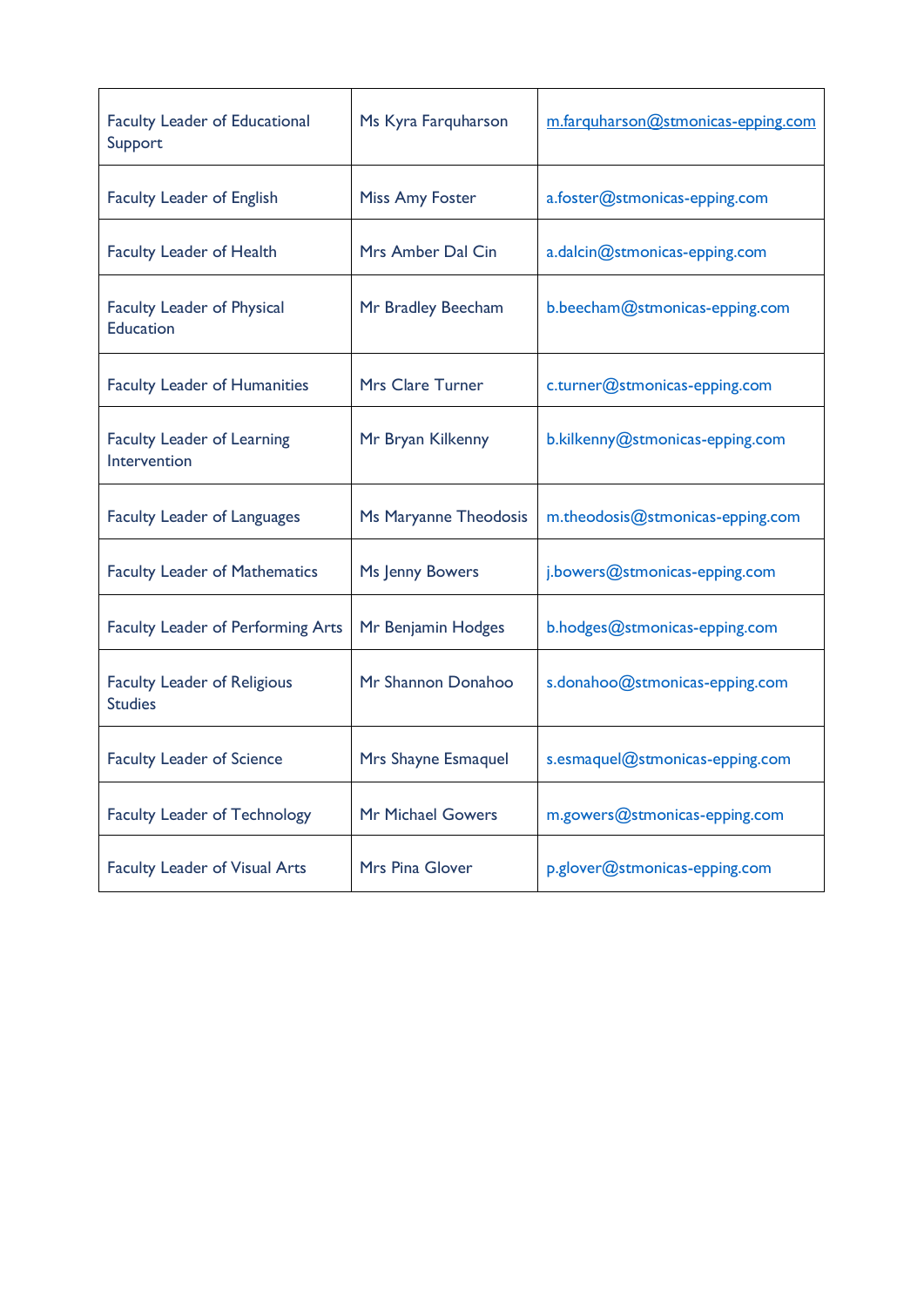# **ART**

## GENERAL DESCRIPTION

This course is intended to introduce students to a range of drawing and painting skills. They select, and manipulate materials, techniques, processes, visual conventions and technologies to express ideas and viewpoints in their artworks.

Students analyse and evaluate artworks and exhibitions from different cultures, times and places, and discuss how ideas and beliefs are interpreted by audiences.

By the end of the drawing unit, you will be able to draw a realistic graphite pencil portrait. You will learn about the proportions of the face, and learn how to draw facial features accurately. You will also acquire skills in rendering and shading with graphite pencil, and use a range of materials to achieve realistic results.

In the painting unit you will learn how to research and generate ideas for your artwork. Students will discover how to alter a photo to appear more like a painting using a variety of photoshop artistic filters and understand how to create implied textural effects using a variety of water colour painting techniques and media. You will also experiment with colour mixing and discover how colour can communicate feelings and emotions

Students will use their visual diary to document ideas generated from research and digital manipulation into resolved artworks.

You will also analyse the artworks of Australian Artist Vernon Ah Kee and discuss art issues, such as the role and function of art in society. Students will reflect on their own creative art ideas and respond to the intentions of other Artists.

Students learn and follow the same art making process that will be used in VCE. This unit aims to give Year 9 students a solid grounding in the basics of Studio Arts practices and prepare them for senior study.

# PATHWAY INFORMATION

Year 9 Art is recommended for all students and especially those planning to continue to the following Year 10, 11 and/or 12 Visual Arts subjects:

- Year 10 Art
- Year 10 Digital Photography
- Year 10 Visual Communication & Design
- Units 1-4 Studio Arts
- Units 1-4 Visual Communication & Design

## RELEVANT STAFF

Mrs P Glover - Faculty Leader of Visual Arts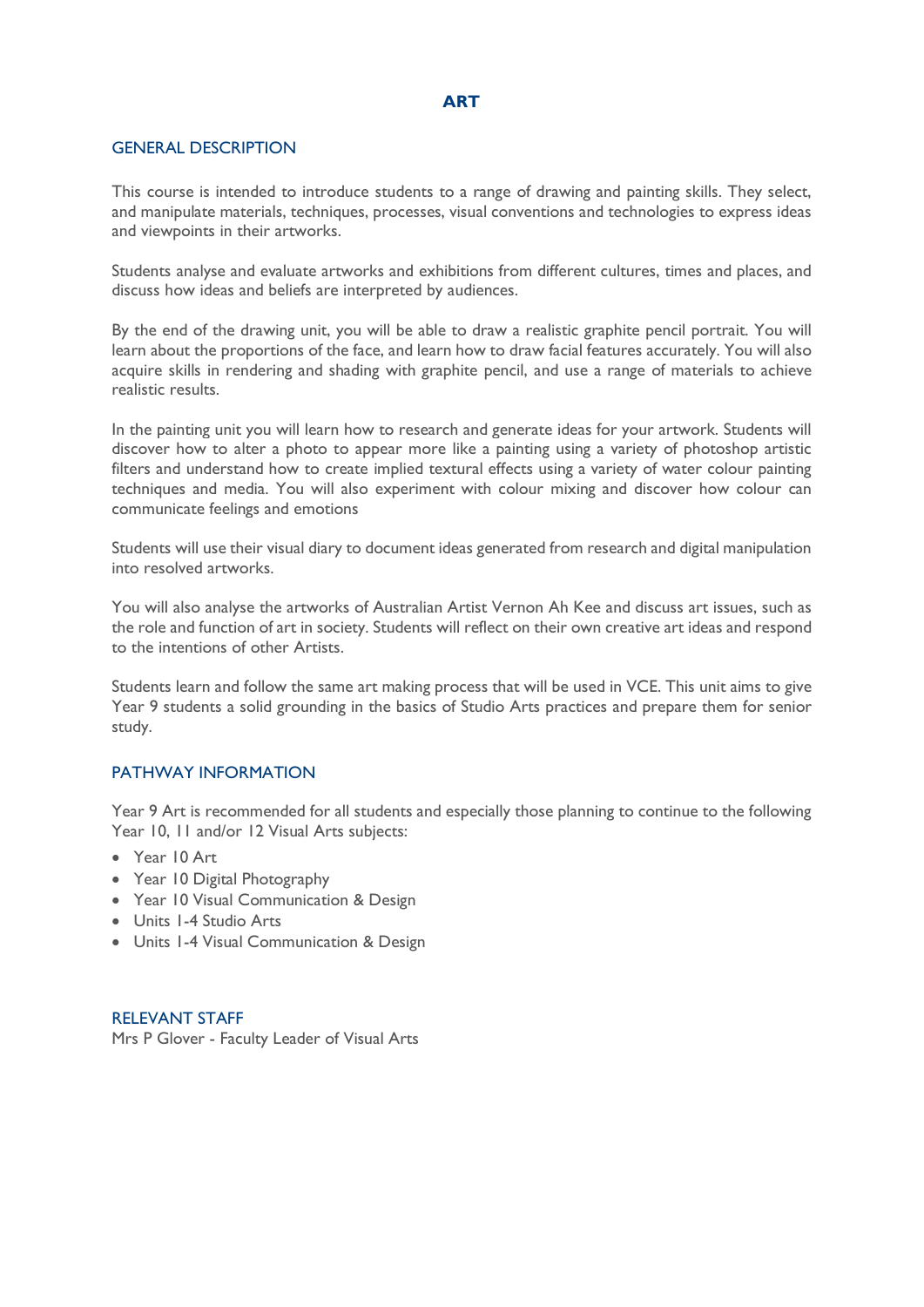# **COMMERCE**

## GENERAL DESCRIPTION

This elective explores the ways in which individuals, families, the community, workers, businesses and governments make decisions in relation to the allocation of resources such as labour, finance, etc. It enables students to understand the process of economic and business decision-making at the personal, local, national, regional and global levels and the effects of these decisions on themselves and others, now and in the future. This elective gives students the opportunity to explore Commerce across four areas of study: Accounting, Business Management, Economics & Legal Studies.

#### Accounting (Consumer and Financial Literacy):

Students will be studying the basic principles of accounting for small businesses with an introduction to the key records of financial management for business operators; Profit & Loss Statements and Balance Sheets. Students are also introduced to basic financial literacy concepts like risk and investments, good versus bad debts and the role of financial institutions in an economy.

#### Business Management:

Students learn about the nature of business and business ownership. They will explore the factors and key decisions involved in starting a small business, enterprising behaviour, marketing, business ethics and eCommerce.

Economics:

Students will identify and explain the indicators of economic performance and examine how Australia's economy is performing. They investigate Australia as a trading nation and its place within Asia and the global economy.

Legal Studies:

Students will develop an understanding of what laws are and why we need them. They will investigate criminal law, the role of police, civil law, legal consequences, the justice system and the issues surrounding juvenile crime. Students will learn about the system of democracy in Australia and how it was developed. They will also examine the voting system and run a mock election.

## PATHWAY INFORMATION

Year 9 Commerce is recommended for students planning to continue with the following Year 10 subjects: 10 Financial Studies 10 Business Management

#### RELEVANT STAFF

Mr L Rabenda - Faculty Leader of Commerce Ms S Parisi – Commerce & Legal Studies Teacher Ms P D'Cruz –Business Management & Commerce Teacher Mr P. Castles – Commerce & Computing Teacher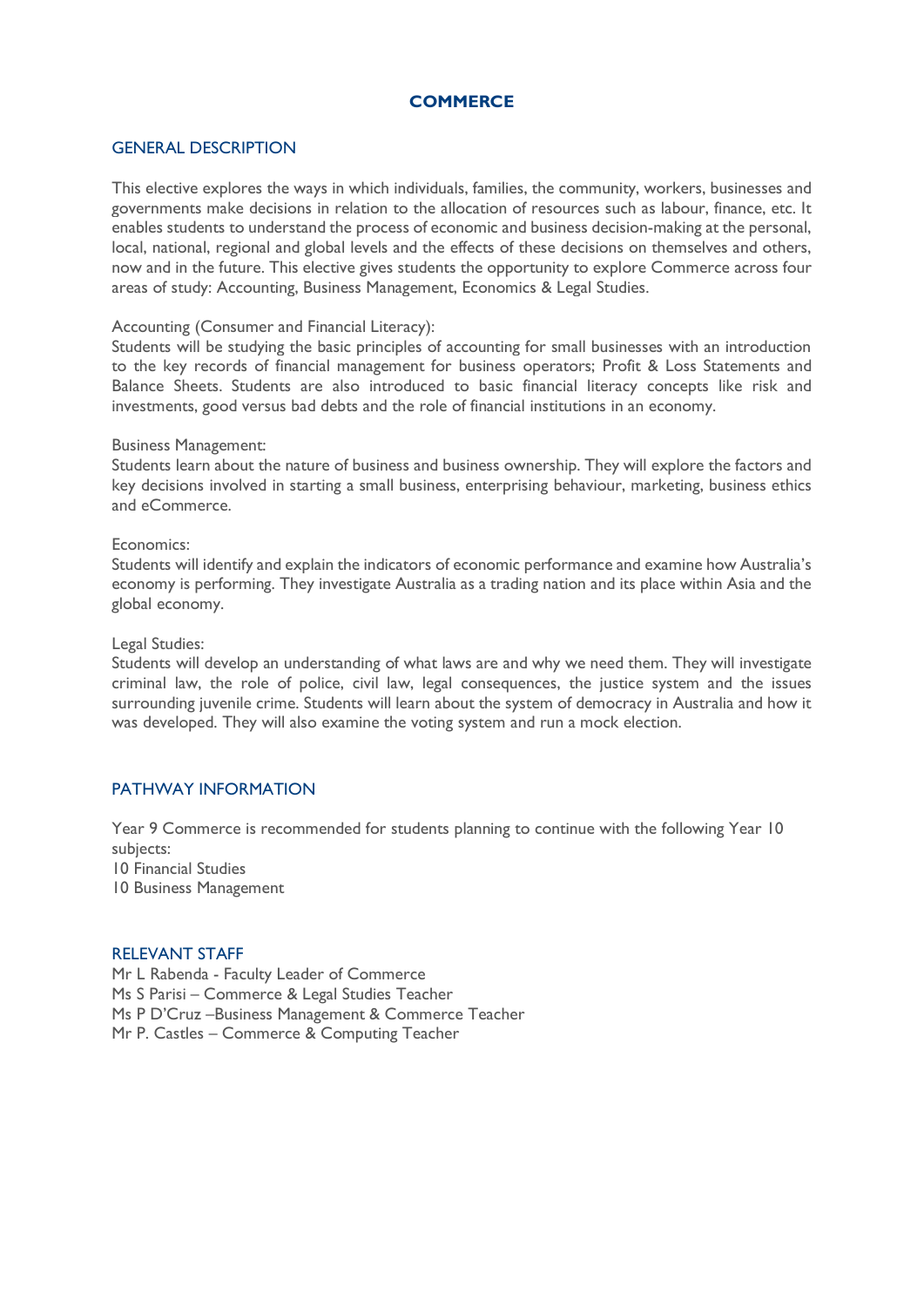# **CREATIVE WRITING**

## GENERAL DESCRIPTION

This elective is for those students who enjoy writing and being creative. It is an opportunity to learn about different genres, writing for enjoyment and editing to enhance the reader's experience. Students explore different creative writing types and conventions, producing their own published piece at the end of the semester.

Choosing this elective will enable students to strengthen their ability to express themselves and it will complement their study of English in Year 9 and the years to come. It will also be of benefit if they choose Literature in Year 10 and beyond, given that it invites them to analyse texts more deeply while leading them to construct their own.

Students will be provided with opportunities to enter in-house and external writing competitions.

Creative Writing complements the Professional Writing elective but students do not have to choose both writing electives.

Any students wishing to take part in this elective must be working at the upper end of the expected standard or above the standard in Year 8 English for the writing dimension and be recommended by his/her Year 8 English Teacher.

# RELEVANT STAFF

Ms Amy Foster - English Faculty Leader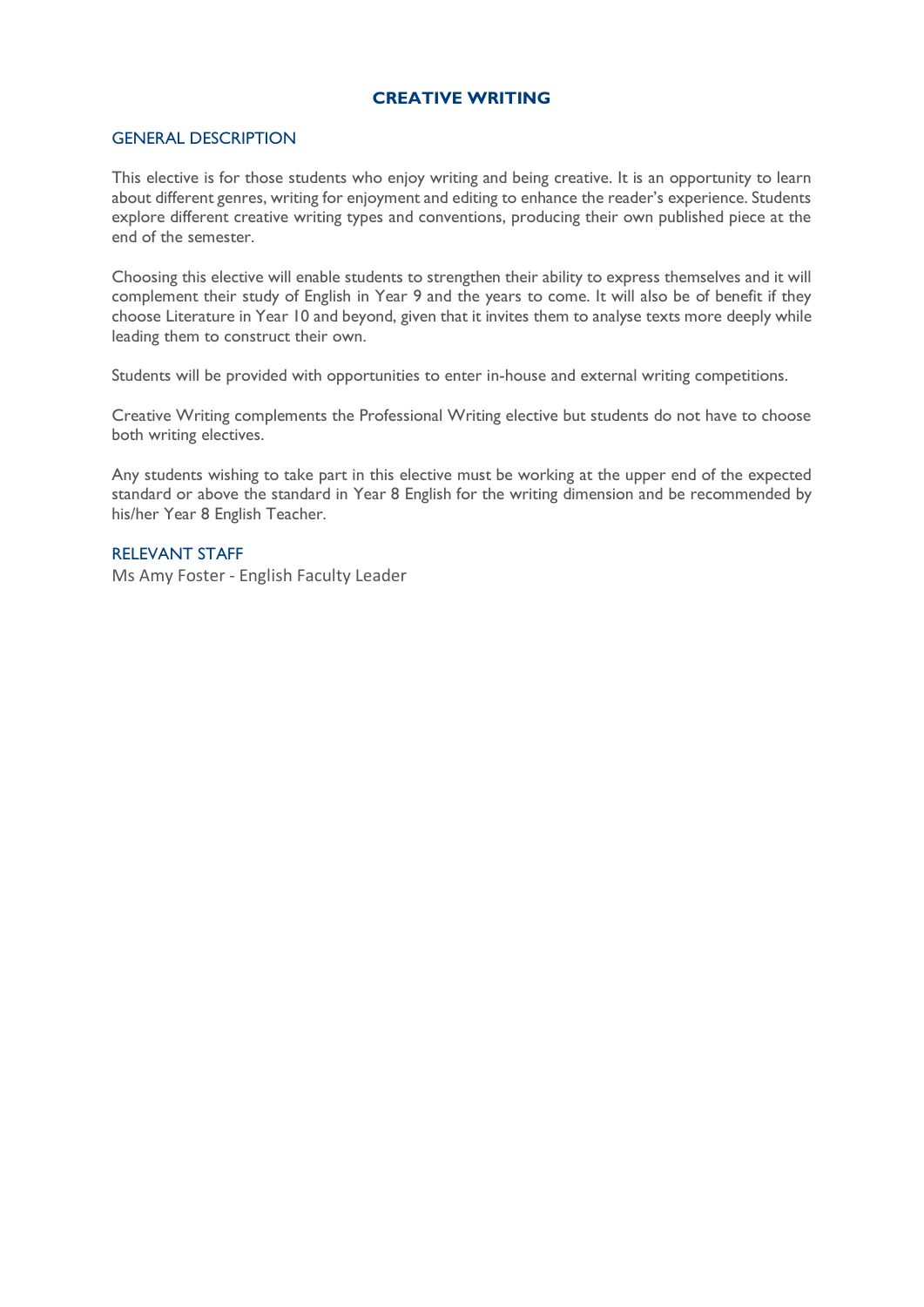# **DANCE**

# GENERAL DESCRIPTION

In Year 9 Dance, students discuss appropriate ways to rehearse, present and promote dance works. They investigate ways to express ideas and feelings in dance and explore ways to create movement by looking at different structuring devices used to create dance routines. Students present their own choreography to their peers and answer questions as to how they decided on their choreographic intention.

Performances are an integral part of the course, taking the form of solo and small group work during class time. A major performance piece is undertaken during the semester with the student modifying, combining or developing various dance pieces created during the course, into a performance piece.

Students are required to:

- Explore a variety of techniques used for warm up and stretching and discuss their benefits and disadvantages
- Look at basic anatomy and how it applies to dance
- Demonstrate steps with the ability to control movement within their limitations and to recognise those limitations through self-evaluation
- Review performances and discuss their historical context
- Look at various cultural dances, how these have been passed on and how knowledge about dance has been recorded.

#### RELEVANT STAFF

Mr B Hodges - Performing Arts Faculty Leader Mr D Micairan – Dance Teacher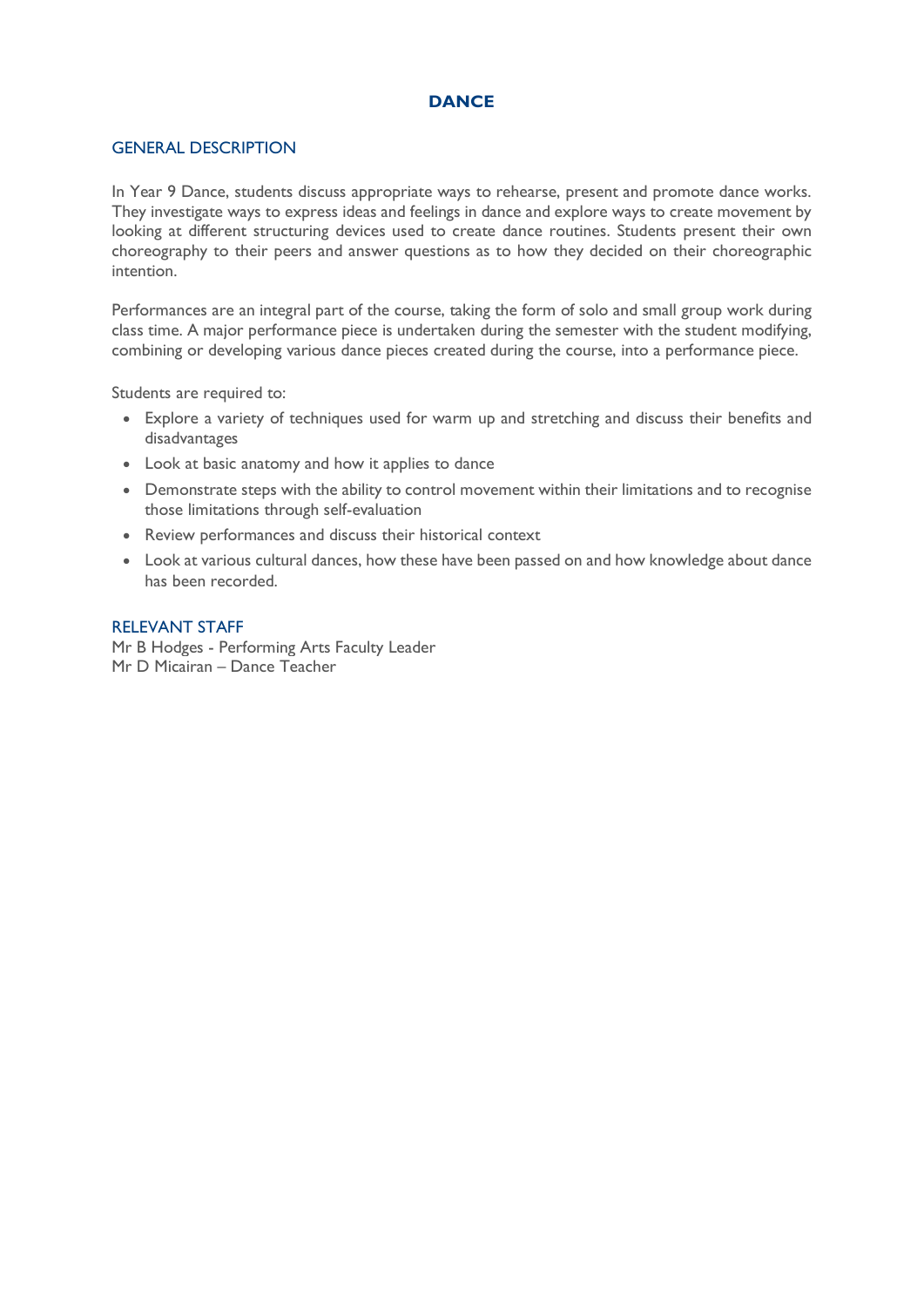# **DESIGN**

## GENERAL DESCRIPTION

During this unit of study, students will develop a range of design and industry skills within Architecture and Illustration. Students will produce folio-based projects that will enhance their drawing, illustration and digital design abilities. Students will undertake practical and research-based projects and have the opportunity to use computer-assisted drawing programs to develop their ideas and presentations. Visual Communication Design is an exciting course as students have the opportunity to 'act as designers' in real design situations.

During the first unit, students will tap into their creativity, to design a One Point Perspective interior. Students will learn about the design process and create a final design that responds to a Design Brief. Students will learn technical drawing and observational drawing skills in order to communicate to their clients. The final piece will be digitally rendered using Adobe Photoshop to depict a realistic interior. In the Illustration Design Unit, students will develop their manual illustration skills using a range of methods, media and materials (such as ink, watercolour, soft pastels, oil pastels, colour pencil, grey lead). Students will use their creativity to create unique designs that illustrate their understanding of the Design Elements and Principles.

During both units, students learn and follow the same design process that will be used in VCE. This unit aims to give Year 9 students a solid grounding in the basics of Visual Communication Design and prepare them for senior study.

## PATHWAY INFORMATION

Year 9 Design is recommended for all students and especially those planning to continue to the following Year 10, 11 and/or 12 Visual Arts subjects:

- Year 10 Visual Communication & Design
- Year 10 Art
- Year 10 Digital Art
- Units 1-4 Studio Arts
- Units 1-4 Visual Communication & Design

## RELEVANT STAFF

Mrs P Glover - Faculty Leader of Visual Arts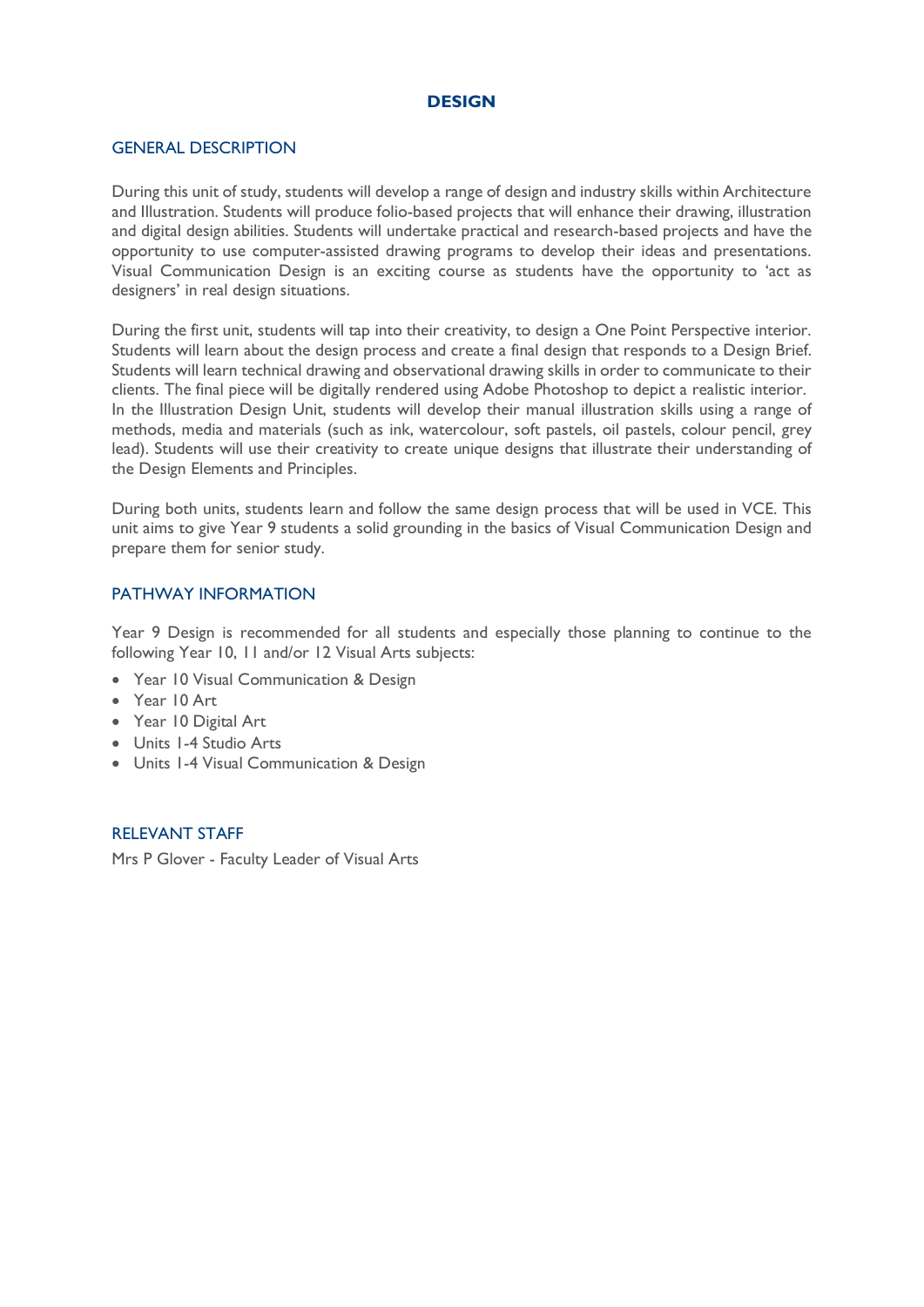# **DIGITAL TECHNOLOGY**

#### GENERAL DESCRIPTION

There is a movement away from the containment of information in devices such as smartphones and tablets to information everywhere, information around us, displayed on the world and able to be interacted with in a different way. Augmented reality (AR) is a technology that enables us to do just that. 'Augmented' means to add or enhance something. In this introductory course, students will use **Unity** to learn the fundamentals of Object-Oriented Programming (OOP) in the context of creating their own projects.

During the course, they will create several prototypes along with the instructor, manage a larger personal project more independently, and complete challenges and quizzes along the way to solidify and expand their new knowledge. The skills that they learn will align with the learning objectives from the Unity Certified User exam, providing them with a foundational understanding of Unity and C# programming, preparing them for certification.

In addition to these core technical competencies, students will learn how to manage a project from start to finish: coming up with a concept, creating a project plan, prioritizing tasks, and hitting milestones. By the end of the course, students will have the confidence that, given enough time and resources, they can create their own games in a 3D environment.

Software Skills: C#, 3D Game Development in AR/VR environment.

Assessment: Portfolio of exercises.

#### RELEVANT STAFF

Mr S Bagh - Faculty Leader of Digital Technologies Mr B Beecham – Information Technology Teacher Mr P Castles – Information Technology Teacher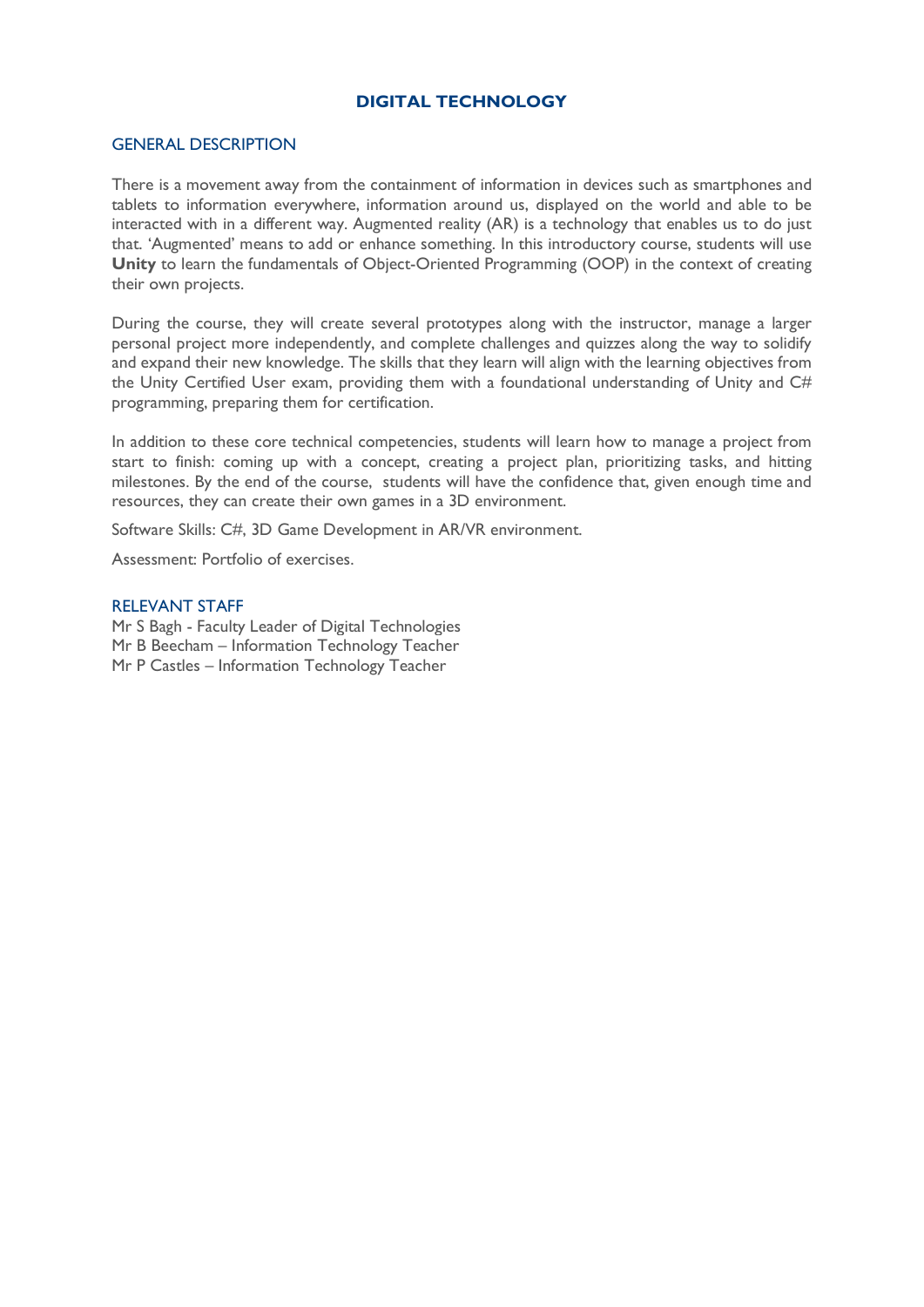# **ELECTRONICS**

## GENERAL DESCRIPTION

Technology is about making things to solve problems. If you like making things using electricity you will like this course.

Year 9 Electronics builds upon your introduction to Electronics in Years 8 & 9. Students will learn how electronic components, such as transistors, resistors, light emitting diodes (LEDs) and capacitors switches work together to make an electronic circuit. Construction of electronic circuitry will begin on a "bread board" and then advance to a printed circuit board.

Year 9 Electronics will provide students with an excellent foundation for Year 10 Electrical Engineering courses. The skills and competencies developed in Year 9 will also assist students in understanding whether a pathway in the electronics field or electrical trades may be suitable for them.

## RELEVANT STAFF

Mr M. Gowers – Faculty Leader of Technology Mr J Bau – Technology Teacher Mr S Kalantzis – Technology Teacher Mr C Macnaughtan – Technology Teacher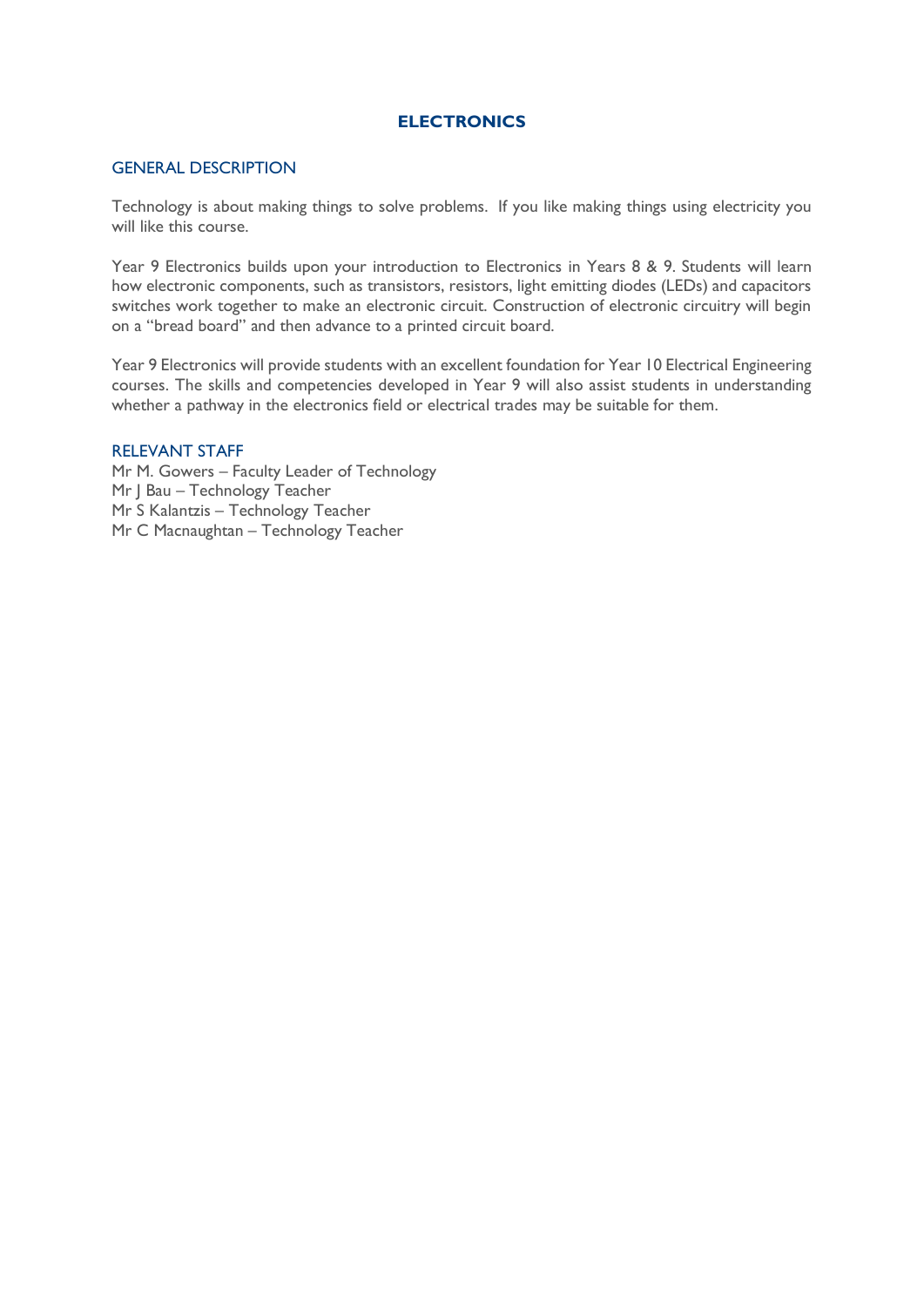# **FOOD STUDIES**

## GENERAL DESCRIPTION

The Year 9 Food Studies course examines the various ingredients and cooking methods that make up a healthy diet according to the Australian Guide to Healthy Eating. The main areas of focus will be food selection, nutritional value, food properties and preparation methods.

Students will explore the role nutrients portray in the body and gain the ability to evaluate diets using food selection models. Students will learn how to describe their food via taste, texture, aroma and appearance via a series of fun and engaging taste test activities.

Participation in weekly practical activities will enable students to develop a range of skills allowing them to analyse, design and prepare nutritious meals in a safe and hygienic manner. Using the design process students are provided with the opportunity to demonstrate their own creative food preparation and presentation skills.

## RELEVANT STAFF

Mrs A Dal Cin – Faculty Leader of Health Mrs C Haralambopoulos – Year 9 Food Studies teacher Mrs D Jutson – Year 9 Food Studies Teacher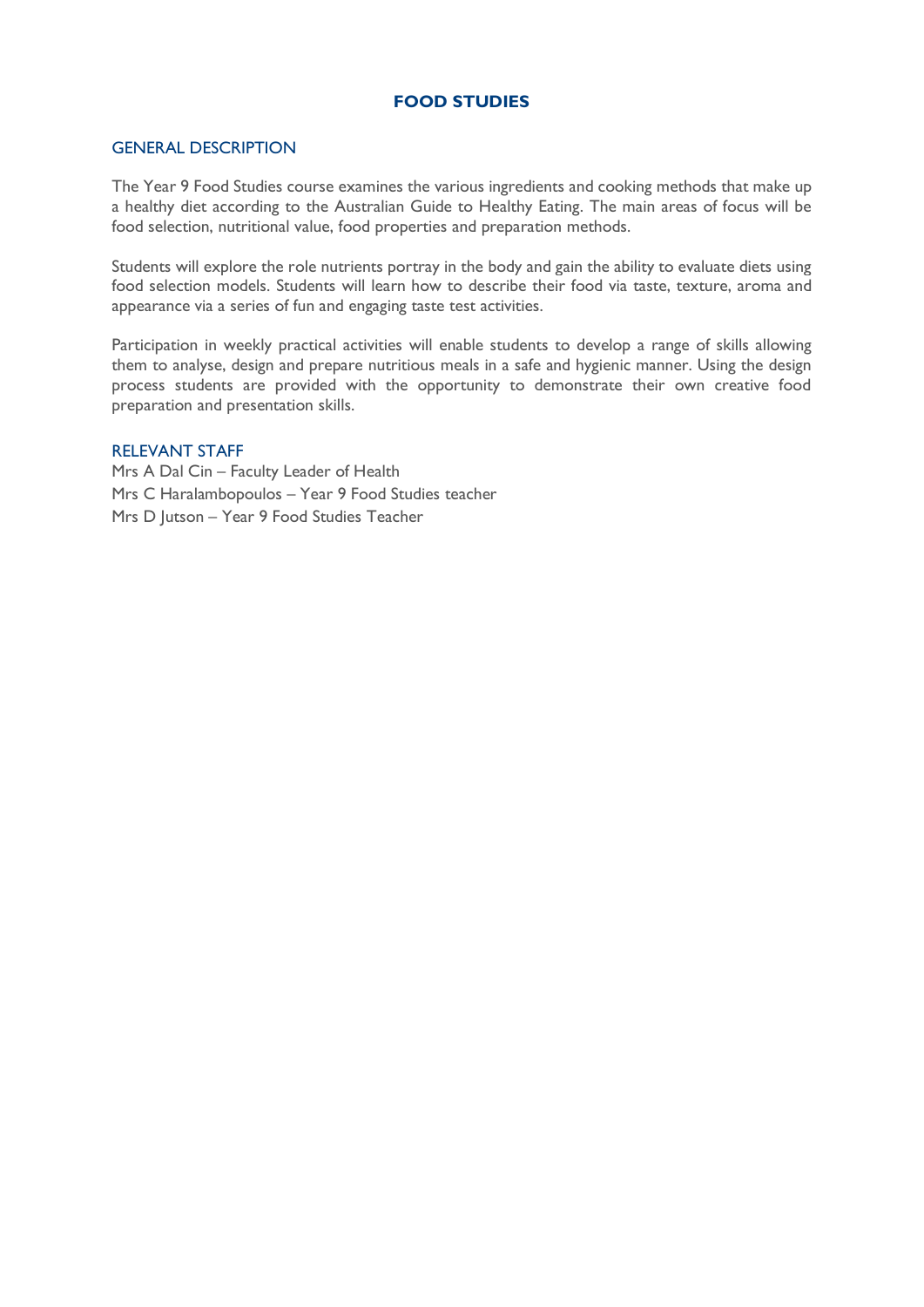## **MEDIA**

#### GENERAL DESCRIPTION

Students will study media via films, T.V and online platforms. Practical assignments will include creating films and designing zine covers through the production process. Media classes are delivered in the creative environment of the DRC Media Centre which is fully equipped with a cinema projector and its own set of Apple computers.

Students are required to undertake assignments in:

#### Zine Production

Beginning with a discussion of different types of online texts, students plan and develop sections of a zine for a specific audience following the pre-production and production methodology

#### Visual Analysis (TV and Film)

Students decode texts using the building blocks of analysis; codes and conventions. Film and Opening sequences often contain clues to the entire narrative and character development and as such, students examine the literal and symbolic meanings contained within Film. Further, selected films illustrate how stories are constructed and function to convey meaning to audiences.

#### Film (Production)

Creating and filming their own films, students will use their own phone and editing equipment native to the Mac computers, to create original short films in different media forms.

#### Media Influence

Students are immersed in many forms of media, including online platforms, and in this unit, they become critical consumers of media texts and manipulate how they position audiences. There are both theoretical and practical components that are explored and developed.

#### RELEVANT STAFF

Mrs P Glover - Faculty Leader of Visual Arts Ms C Petrone – Media Teacher Mr K Tibaldi – Media Teacher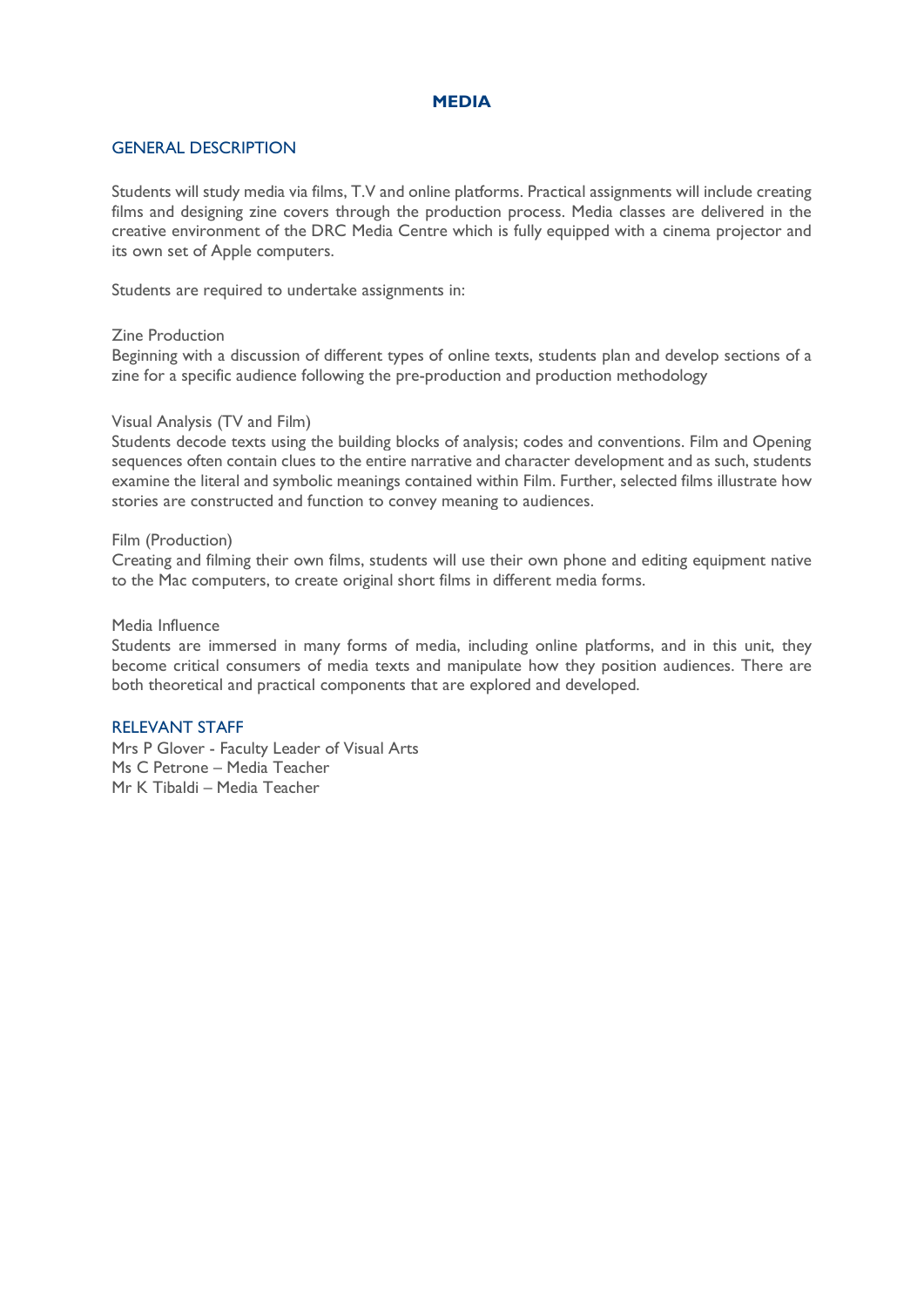# **MUSIC**

## GENERAL DESCRIPTION

Students who enjoy music performance and take vocal or instrumental music lessons are encouraged to take this elective subject. Students explore music to generate and develop ideas for creating and making music. They develop an understanding of the use of musical elements in a range of performance styles. Students also learn about social and cultural traditions in the history of music.

Recommendations for selecting this subject:

- Students should be willing to enrol in instrumental lessons at school or privately;
- Students should be willing to learn how to read music;

Learning activities will include:

- Performance: solo and group activities;
- Performance reviews;
- Theory and aural comprehension exercises;
- Creative tasks;
- Listening diaries including a score study and general music history.

Assessment will include solo and/or ensemble performances, a creative organisation folio and a research presentation, as well as theory and aural comprehension tasks.

# RELEVANT STAFF

Mr B Hodges - Faculty Leader of Performing Arts Mr D Hatherell – Director of Music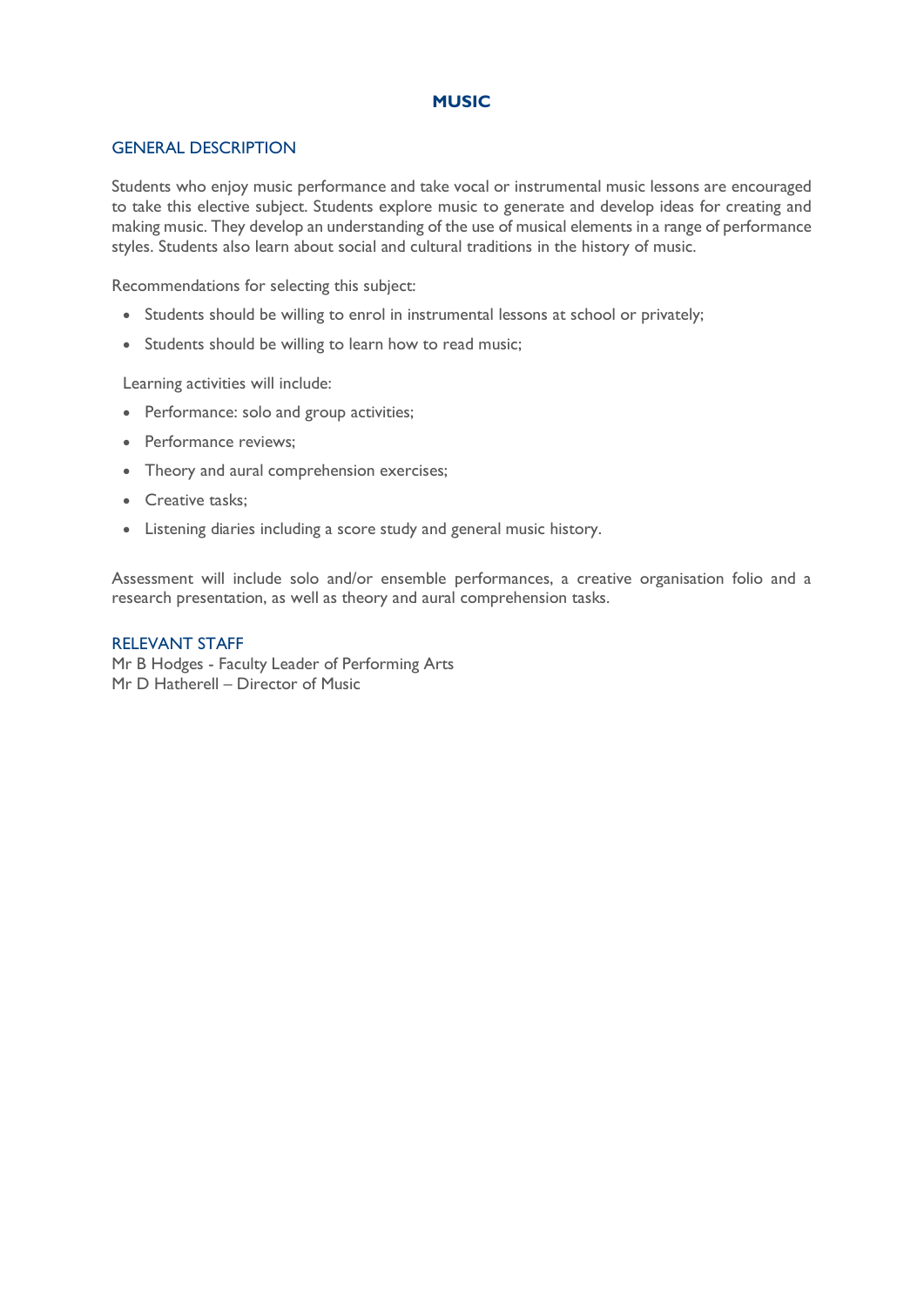# **NORTHERN FOOTBALL ACADEMY**

## GENERAL DESCRIPTION

**Access to this elective is by selection only.** Trials are conducted prior to subject selection each year. This elective will run for the whole year and constitutes two of the electives chosen by students.

The course focuses on the specific skills and techniques of Football and explores various training programs and skill development. Specifically, the program is aimed at improving the aerobic fitness, core body strength, agility, speed, leg power and flexibility of participants. These areas are introduced and assessed, together with skills in passing and shooting. These elements are then combined with tactical awareness in a variety of game situations.

Assessment will be carried out for mid year and end of year reports.

## Course Expectations:

Students are required to demonstrate strengths in speed and aerobic fitness as a component of the course and to commit to take part in selected school events. These events include House Athletics, SACCSS Athletics, SACCSS Cross Country, CAS Cross Country and other speed and endurance events as they arise.

# RELEVANT STAFF

Mr M Torcasio - Director of Football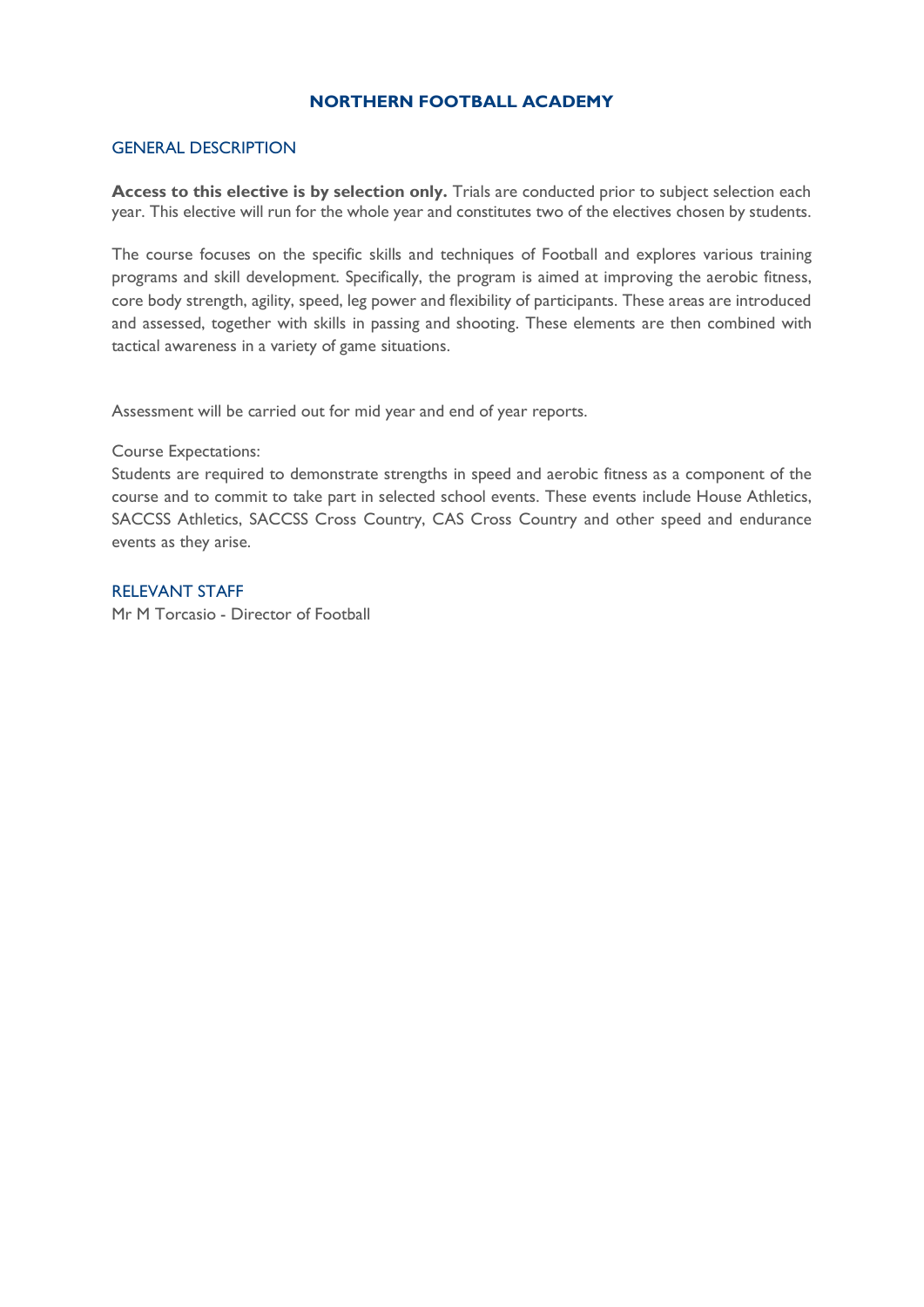# **PRODUCT DESIGN TECHNOLOGY – MULTI MATERIALS**

#### GENERAL DESCRIPTION

Technology is a response to the world's needs and opportunities. Today, technology makes life easier and more pleasurable for all of us. The study of technology in Year 9 is a study of materials and how these materials are used to solve problems of daily living. It is an exciting study because each student is given opportunities to produce something unique and different, more effective and more exciting than previous solutions to similar problems. If you like making things using wood, metal and plastic you will like this course.

Students can expect to study the following content: Safety (safe use of tools and equipment in the workshop); Materials (wood, metal and plastics); Problem-solving (investigating and designing, making and appraising 3-dimensional objects); Design Briefs (presentation of a problem requiring a solution); Drawings (sketching ideas -orthographic, isometric, oblique); Practical skills (development of skills through processing of materials); Materials investigation (simple tests to determine characteristics of different materials); Investigation (inquiry into the effects of using materials in today's society) and Evaluation of final products.

Year 9 Technology will provide students with an excellent foundation for Year 10 Technology courses. The skills and competencies gathered in Year 9 will also assist students in understanding whether a pathway in Product Design or Carpentry may be suitable for them.

#### RELEVANT STAFF

Mr M. Gowers – Faculty Leader of Technology Mr J Bau – Technology Teacher Mr C Macnaughtan – Technology Teacher Mr M Moorhouse – Technology Teacher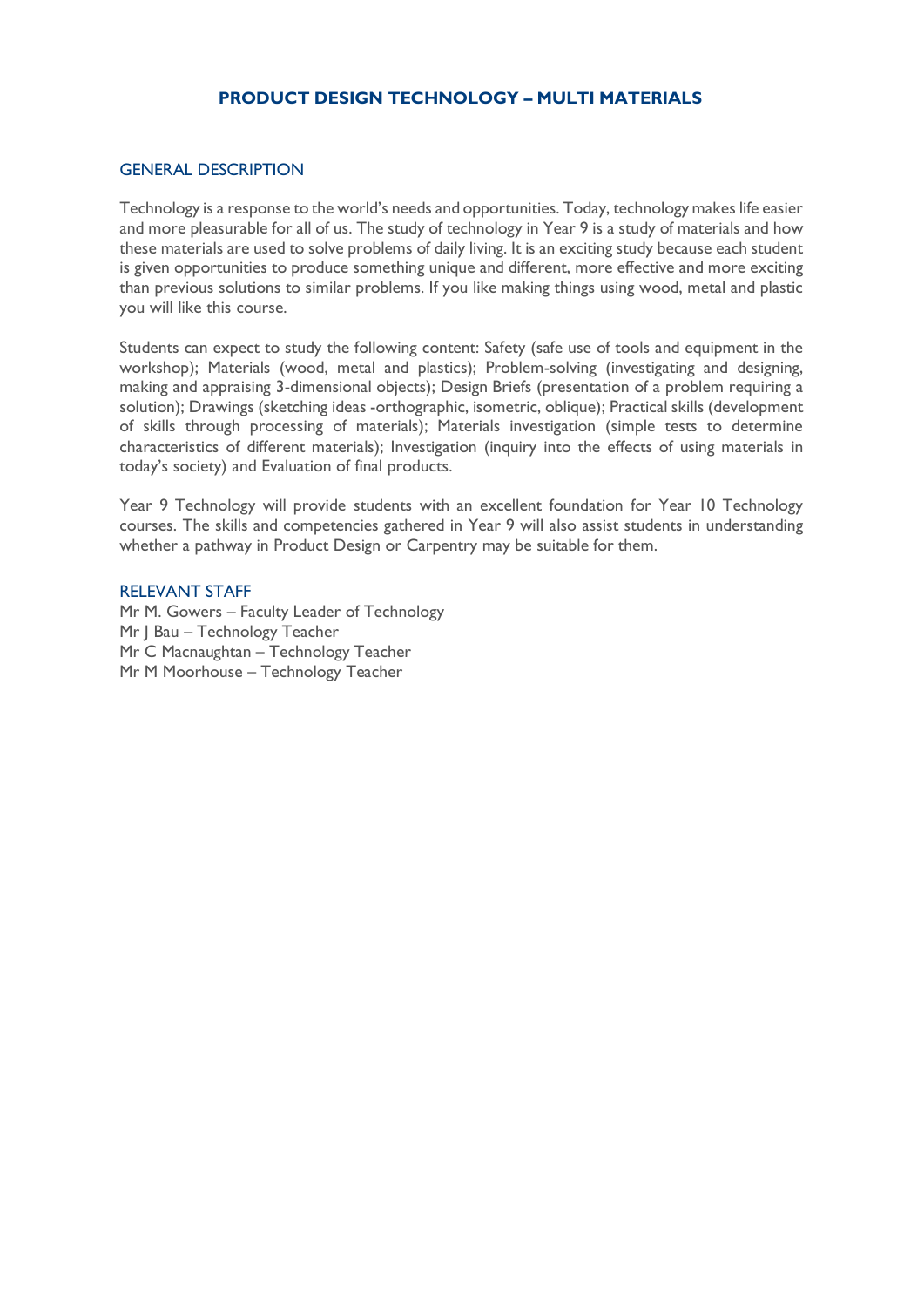# **PRODUCT DESIGN TECHNOLOGY TEXTILES**

# GENERAL DESCRIPTION

Technology is a response to the world's needs and opportunities. Today, technology makes life easier and more pleasurable for all of us. The study of technology in Year 9 is a study of materials and how these materials are used to solve problems of daily living. It is an exciting study because each student is given opportunities to produce something unique and different, more effective and more exciting than previous solutions to similar problems. If you like making things using fabric, wool and silk you will like this course.

You will learn how to embellish and decorate fabrics using a variety of different methods, such as silk painting, hand embroidery and screen printing. You will create original and unique textile products and complete products that consider sustainability and reflect a professional standard.

As you follow the product design process to complete a product, the design elements and principles are taught so that you can achieve appropriate visual effects when designing for a particular purpose.

Learning the classifications, characteristics, and properties of fabrics will inform the choice of appropriate fabrics when producing a textile product. The impacts on sustainability when designing and creating products, starting from the sourcing of the materials to the disposal of the product.

Year 9 Technology will provide students with an excellent foundation for Year 10 Technology courses. The skills and competencies gathered in Year 9 will also assist students in understanding whether a pathway in Product Design may be suitable for them.

#### RELEVANT STAFF

Mr M Gowers – Faculty Leader of Technology Mrs E Italiano – Technology Teacher Mrs H Koutoulogenis – Technology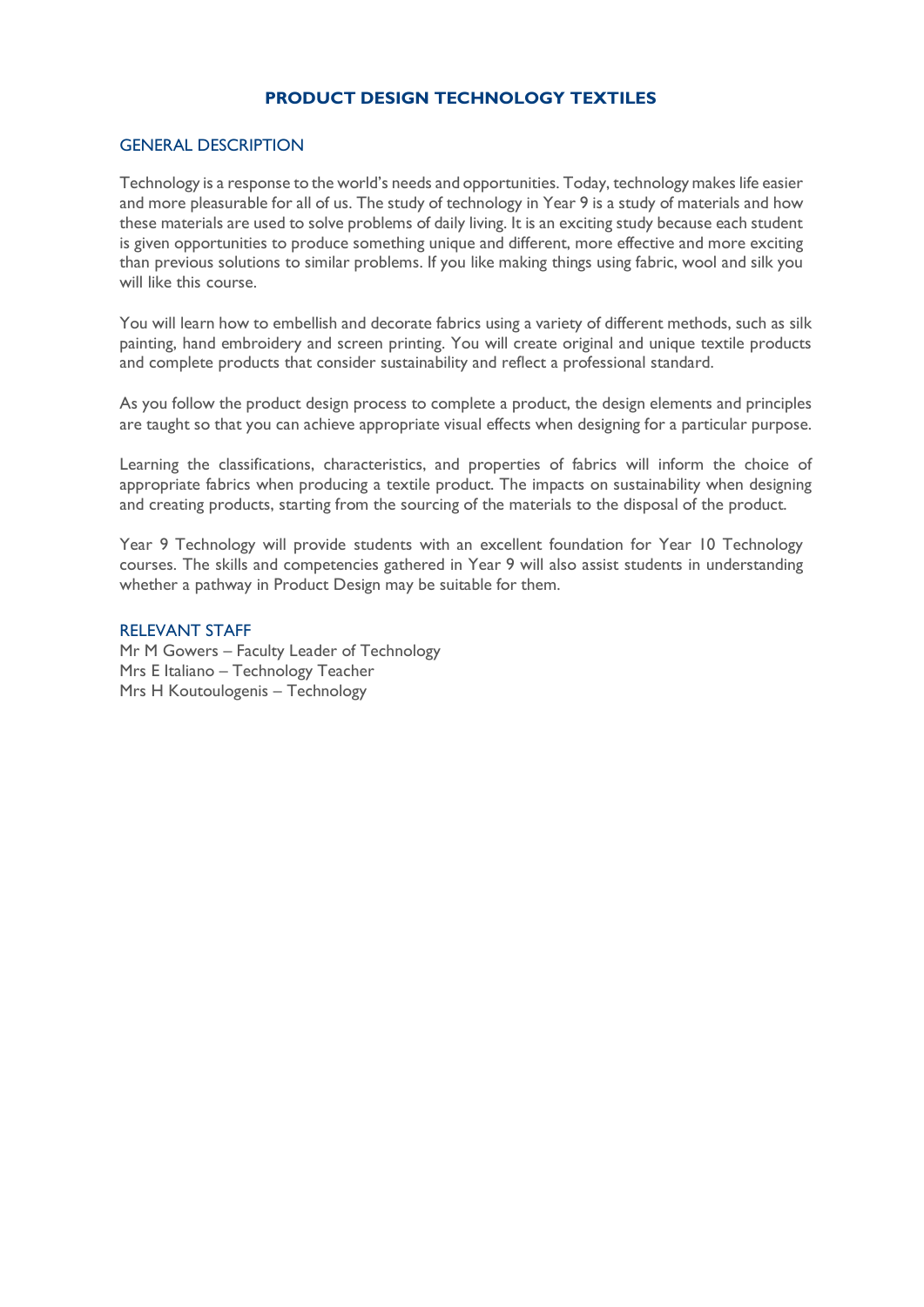## **PROFESSIONAL WRITING**

## GENERAL DESCRIPTION

This elective is for those students who enjoy writing and engaging with the world of news and journalism. Professional Writing is an opportunity to explore different media and news related texts, allowing students to plan, collaborate on, write and publish their own pieces of writing.

Choosing this elective will enable students to strengthen their ability to express themselves and it will complement their study of English in Year 9 and the years to come. It will also be of benefit if they choose Literature in Year 10 and beyond, as it invites them to analyse texts more deeply while constructing their own.

Professional Writing complements the Creative Writing elective but students do not have to choose both writing electives. Students will be provided with opportunities to enter in-house and external writing competitions.

Any students wishing to take part in this elective must be working at the upper end of the expected standard or above the standard in Year 8 English for the writing dimension and be recommended by his/her Year 8 English Teacher.

# RELEVANT STAFF

Ms Amy Foster - English Faculty Leader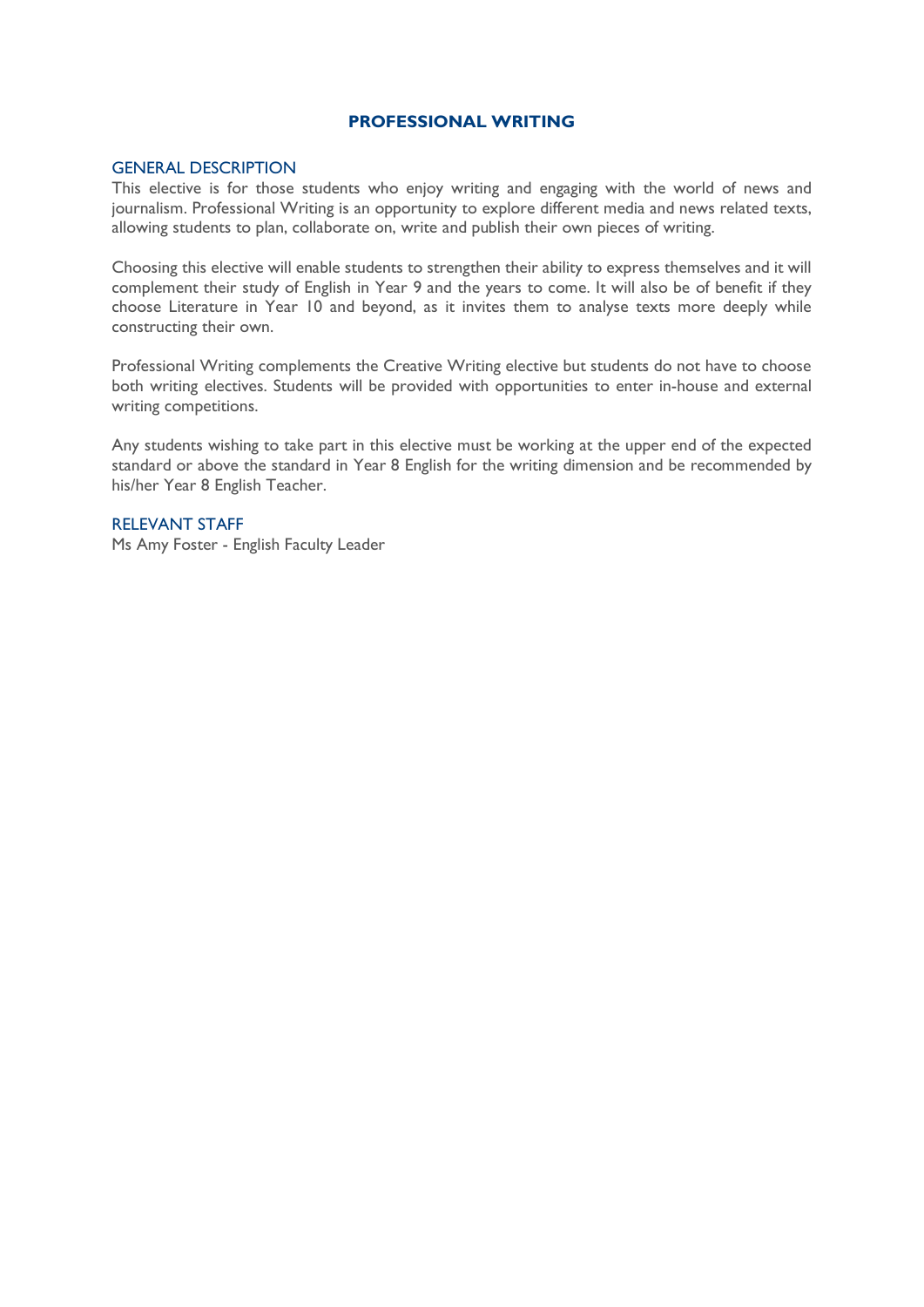# **STEM Education**

# General Description

STEM Education is a fun way for students to learn and apply their knowledge to create solutions. By engaging with projects, students can define and solve real world problems through inquiry and investigation processes, integrating the Scientific Method, Thinking approach (Design, Computational and Systems) and Mathematical problem-solving. Students develop their projects which *generate ideas,*  create *prototype, evaluate* designs and solutions, and *share* their solutions, while engaging with Science, Technology (Design & Digital), Engineering and Mathematical knowledge in a constructive, creative, and innovative way.

STEM Education builds skills for the twenty-first Century in the fastest growing sectors of the economy. Developing interpersonal skills such as *collaboration*, *communication*, *meta-cognition* skills such as **Critical Thinking** and **Creativity**, that are transferable from Secondary to Tertiary Education and finally into the workplace. Students will also get the opportunity to work with local industry partners, giving them the access to authentic provocations as well career pathways. STEM Education makes learning across disciplines meaningful, innovative, and enterprising by developing a sense of confidence and purpose for the students to succeed in a domestic and global market.

The intention of STEM Education is to enable students to use *emerging technologies* to **innovate** and learn **entrepreneurial** skills.

## **Format of STEM Education Elective**



# **Resources, equipment, and facilities (include but are not restricted to)**

- Coding programs: Scratch, Python, Visual Studio, etc.
- Robotics kits, Micro: bits, Air: bit
- **3D Printer, Laser Cutter**
- STEM Building (Technology Workshop, Science Laboratory and Library)

Students who are interested in designing, creating, innovating, and developing and enjoy hands-on and applied learning.

## **Pathways**

- Prepares students for Semester 2 STEM Integrated Studies.
- Leads to multiple Subjects in Year 11 and 12 (Science, Mathematics and Engineering and Digital Technologies).

## RELEVANT STAFF

Mr Sid Bagh Digital Technologies Faculty Leader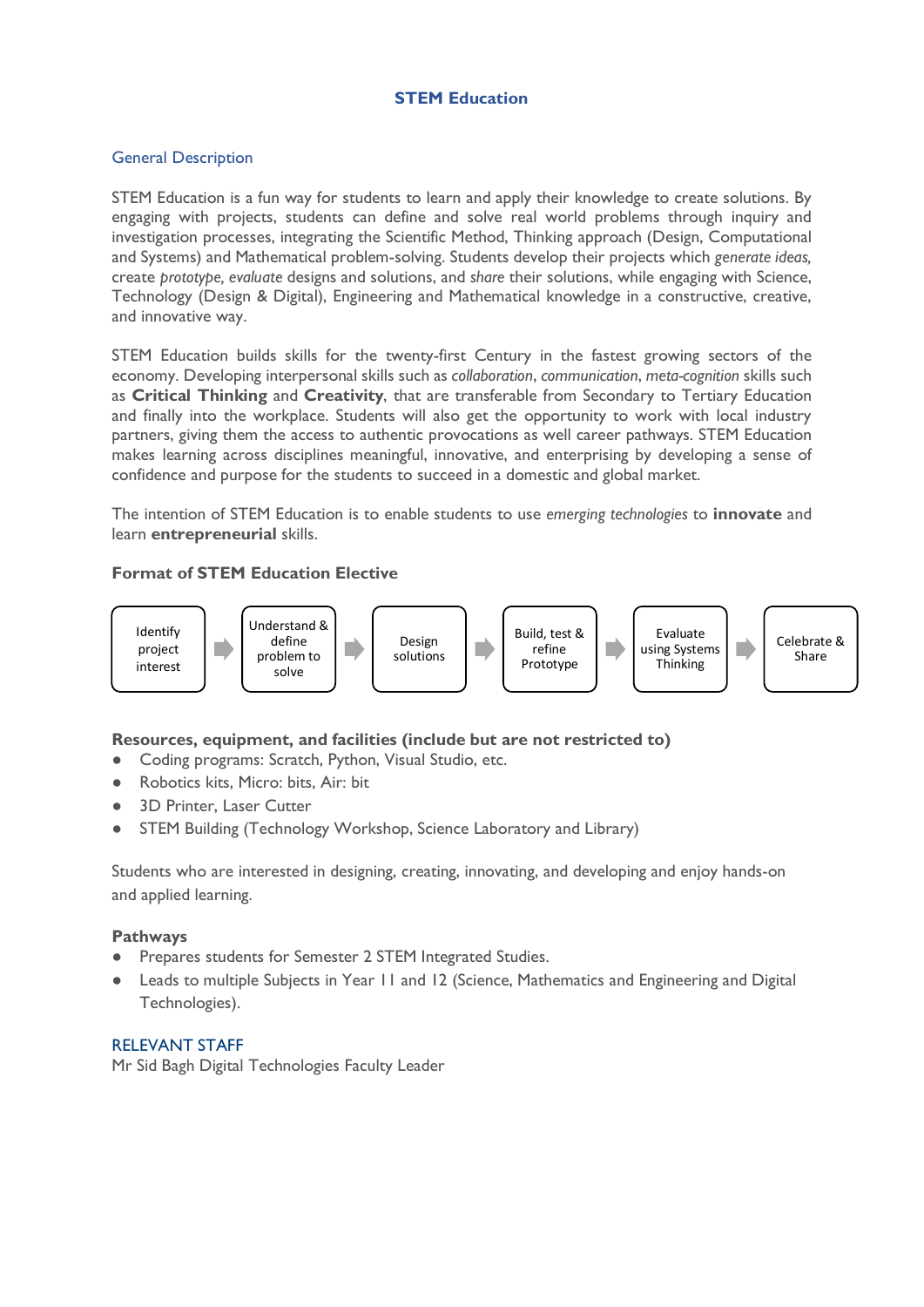# **STEM - Investigative Studies**

# General Description

This subject offers exciting opportunities to students wishing to drive their own learning through project-based learning that is self-directed. Students work on a STEM project of their choice that is personally meaningful and addresses a local or global issue. **Creativity** and **innovation** are promoted as students research real-world problems, form questions about the issue and then seek to find answers and solutions. They will **investigate** ideas, conduct **experiments**, and construct **prototype** designs to **test** out their **hypotheses**.

In selecting this elective, students will gain valuable and transferable skills that are highly sort after by employers, such as, **problem-solving**, **creativity**, **critical thinking**, **collaboration**, independent thinking, initiative, communication, and digital literacy. Students will be provided the chance to work with industry professionals to further enhance these skills. In addition to this, students learn the individual skills needed to do Science, Mathematics, and Engineering, whilst also learning to use technology effectively. The skills learnt in this subject will subsequently support and enhance student capabilities in other areas of study, particularly using **Computational**, **Design** or **Systems** Thinking approaches.

This subject has a **strong academic focus** and is recommended to high achieving students who are self-motivated, organised with excellent time management skills and work **independently** as well as **collaboratively**.

Format of student-centered Learning:



Resources, equipment, and facilities include but are not restricted to:

- Kits (Robotics, Micro: bits, Air: bit, Circuits, etc.)
- 3D Printer, Laser Cutter
- Programming tools (Scratch, Python, Visual Studio, etc.)
- Technology Workshop, Science Laboratory, STEM Building and Library

Prerequisites:

- Must complete STEM Education Elective in Semester 1 in order to study STEM Investigative in Semester 2.
- It is recommended that students select this subject in both Semester 1 and 2 to allow time to fully develop their projects.
- Must achieve above standard in Science and Mathematics and have strong literacy skills (It is recommended that students provide a reference from their **Science**, **Mathematics** and **English** teachers stating their high level of competency).

Pathways:

- This elective prepares students for careers in STEM related industries.
- Students are prepared for research-based University studies as they learn how to write academic papers and reference correctly.
- This elective can lead to multiple VCE units in the Science, Mathematics, Engineering and Digital Technologies.

## RELEVANT STAFF

Mr Sid Bagh Digital Technologies Faculty Leader